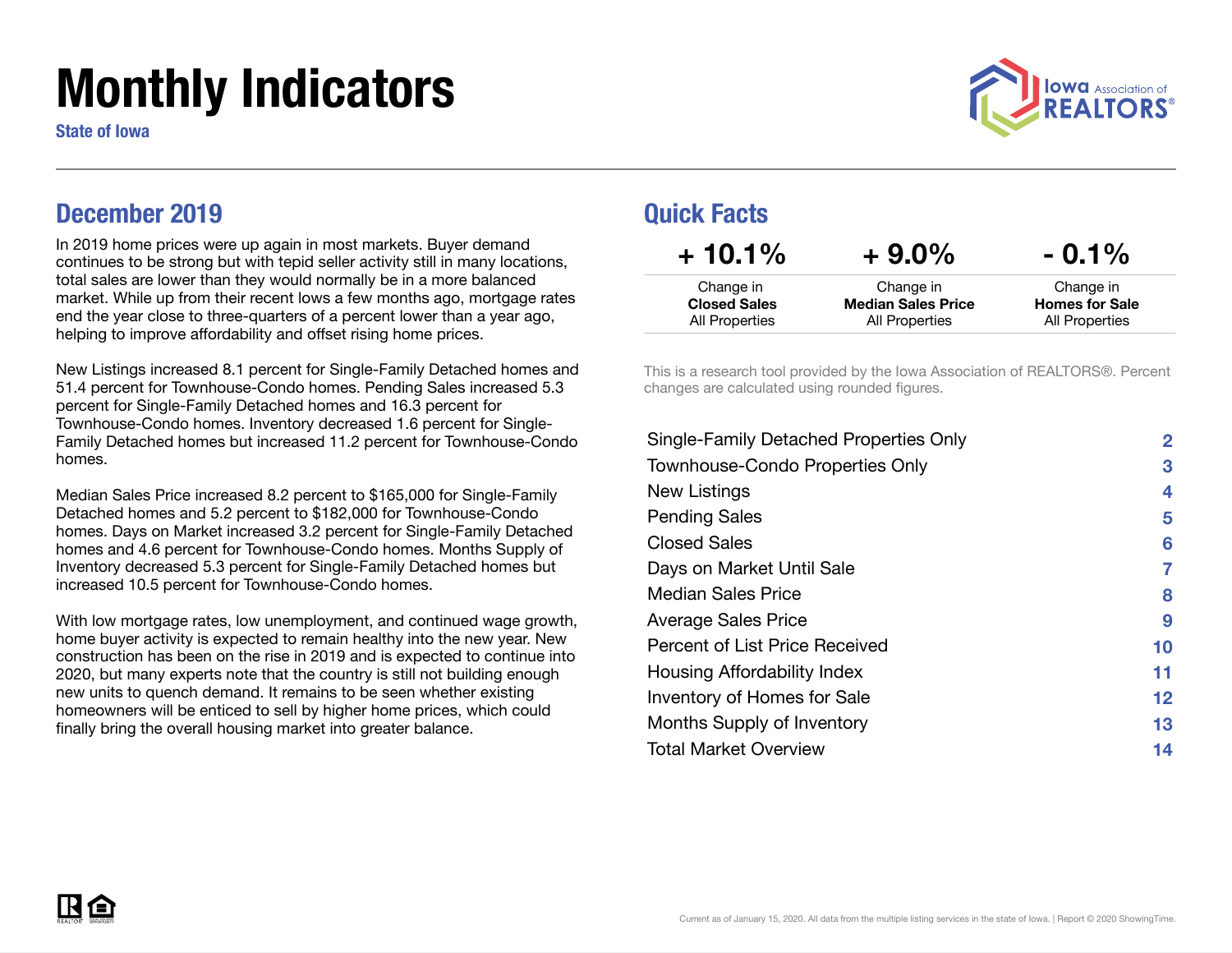## Single-Family Detached Properties Only

Key metrics by report month and for year-to-date (YTD) starting from the first of the year. Single-Family Detached properties only.



| <b>Key Metrics</b>                    | <b>Historical Sparkbars</b>                                   | 12-2018   | 12-2019   | % Change | <b>YTD 2018</b> | <b>YTD 2019</b> | % Change |
|---------------------------------------|---------------------------------------------------------------|-----------|-----------|----------|-----------------|-----------------|----------|
| <b>New Listings</b>                   | 12-2018<br>$6 - 2019$<br>$6 - 2018$<br>12-2019<br>12-2017     | 2,006     | 2,168     | $+8.1%$  | 48,234          | 49,407          | $+2.4%$  |
| <b>Pending Sales</b>                  | 12-2017<br>$6 - 2018$<br>12-2018<br>$6 - 2019$<br>12-2019     | 2,117     | 2,230     | $+5.3%$  | 36,916          | 37,635          | $+1.9%$  |
| <b>Closed Sales</b>                   | 12-2017<br>$6 - 2018$<br>12-2018<br>$6 - 2019$<br>12-2019     | 2,514     | 2,725     | $+8.4%$  | 36,495          | 36,980          | $+1.3%$  |
| Days on Market Until Sale             | $6 - 2018$<br>12-2018<br>12-2019<br>$12 - 2017$<br>$6 - 2019$ | 63        | 65        | $+3.2%$  | 64              | 62              | $-3.1%$  |
| <b>Median Sales Price</b>             | $6 - 2019$<br>12-2017<br>$6 - 2018$<br>12-2018<br>12-2019     | \$152,500 | \$165,000 | $+8.2%$  | \$159,000       | \$166,000       | $+4.4%$  |
| <b>Average Sales Price</b>            | $12 - 2017$<br>$6 - 2018$<br>12-2018<br>$6 - 2019$<br>12-2019 | \$187,842 | \$196,738 | $+4.7%$  | \$188,683       | \$196,830       | $+4.3%$  |
| <b>Percent of List Price Received</b> | $12 - 2017$<br>$6 - 2018$<br>12-2018<br>$6 - 2019$<br>12-2019 | 96.3%     | 96.5%     | $+0.2%$  | 97.0%           | 97.0%           | 0.0%     |
| <b>Housing Affordability Index</b>    | 12-2018<br>12-2019<br>$12 - 2017$<br>$6 - 2018$<br>$6 - 2019$ | 212       | 196       | $-7.5%$  | 203             | 195             | $-3.9%$  |
| <b>Inventory of Homes for Sale</b>    | $12 - 2017$<br>$6 - 2018$<br>12-2018<br>$6 - 2019$<br>12-2019 | 11,586    | 11,400    | $-1.6%$  |                 |                 |          |
| <b>Months Supply of Inventory</b>     | $6 - 2018$<br>12-2018<br>12-2017<br>$6 - 2019$<br>12-2019     | 3.8       | 3.6       | $-5.3%$  |                 |                 |          |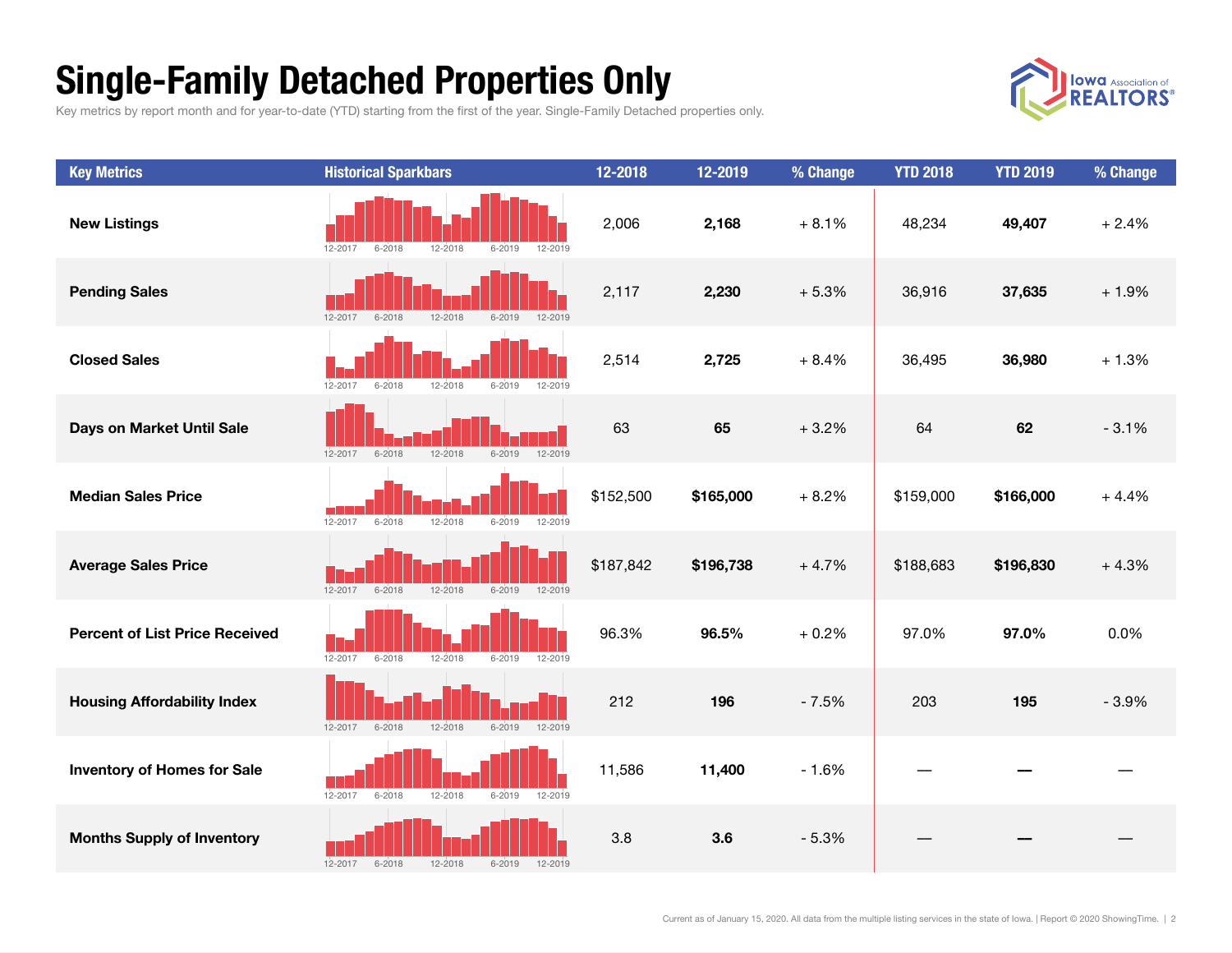## Townhouse-Condo Properties Only

Key metrics by report month and for year-to-date (YTD) starting from the first of the year. Townhouse-Condo properties only.



| <b>Key Metrics</b>                    | <b>Historical Sparkbars</b>                                   | 12-2018   | 12-2019   | % Change | <b>YTD 2018</b> | <b>YTD 2019</b> | % Change |
|---------------------------------------|---------------------------------------------------------------|-----------|-----------|----------|-----------------|-----------------|----------|
| <b>New Listings</b>                   | $6 - 2018$<br>12-2018<br>$6 - 2019$<br>12-2017<br>12-2019     | 218       | 330       | $+51.4%$ | 6,505           | 6,963           | $+7.0%$  |
| <b>Pending Sales</b>                  | $12 - 2017$<br>$6 - 2018$<br>12-2018<br>$6 - 2019$<br>12-2019 | 264       | 307       | $+16.3%$ | 5,157           | 5,254           | $+1.9%$  |
| <b>Closed Sales</b>                   | $6 - 2019$<br>12-2017<br>12-2018<br>12-2019<br>$6 - 2018$     | 308       | 382       | $+24.0%$ | 5,177           | 5,159           | $-0.3%$  |
| Days on Market Until Sale             | 12-2017<br>$6 - 2018$<br>12-2018<br>$6 - 2019$<br>12-2019     | 65        | 68        | $+4.6%$  | 70              | 69              | $-1.4%$  |
| <b>Median Sales Price</b>             | $6 - 2018$<br>12-2018<br>$6 - 2019$<br>$12 - 2017$<br>12-2019 | \$173,000 | \$182,000 | $+5.2%$  | \$171,500       | \$177,000       | $+3.2%$  |
| <b>Average Sales Price</b>            | $6 - 2018$<br>12-2018<br>$6 - 2019$<br>12-2019<br>12-2017     | \$189,015 | \$205,399 | $+8.7%$  | \$190,410       | \$194,083       | $+1.9%$  |
| <b>Percent of List Price Received</b> | $6 - 2018$<br>12-2018<br>$6 - 2019$<br>12-2019<br>12-2017     | 98.2%     | 98.3%     | $+0.1%$  | 98.7%           | 98.5%           | $-0.2%$  |
| <b>Housing Affordability Index</b>    | $6 - 2018$<br>12-2018<br>12-2019<br>12-2017<br>$6 - 2019$     | 186       | 177       | $-4.8%$  | 188             | 182             | $-3.2%$  |
| <b>Inventory of Homes for Sale</b>    | 12-2018<br>12-2017<br>$6 - 2018$<br>$6 - 2019$<br>12-2019     | 1,636     | 1,819     | $+11.2%$ |                 |                 |          |
| <b>Months Supply of Inventory</b>     | $12 - 2017$<br>$6 - 2018$<br>12-2018<br>$6 - 2019$<br>12-2019 | 3.8       | 4.2       | $+10.5%$ |                 |                 |          |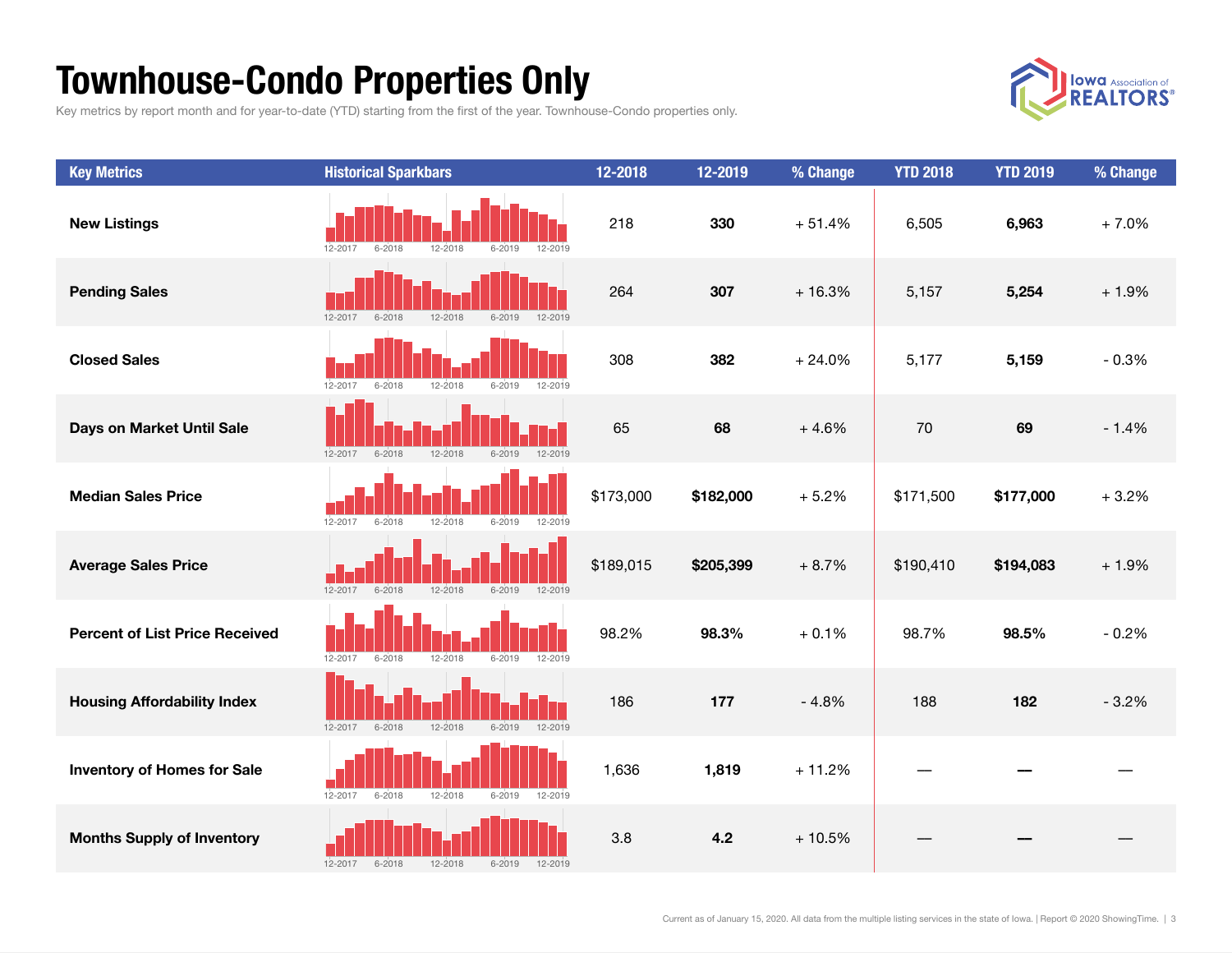## New Listings

A count of the properties that have been newly listed on the market in a given month.

Townhouse-Condo

2018 2019

2017

Single-Family Detached

2018 2019 2017



Year-Over-Year Change

New Listings Single-Family Detached Year-Over-Year Townhouse-Condo  $Jan-2019$  3,199  $+3.6\%$  600  $+7.0\%$ Feb-2019 2,755 - 11.4% 408 - 16.2% Mar-2019 3,932 - 13.4% 590 - 11.8% Apr-2019 5,510 + 15.1% 821 + 23.8% May-2019 5,575 + 5.9% 697 - 0.6% Jun-2019 4,763 - 5.1% 626 - 6.7% Jul-2019  $5,155 + 8.2\%$  720  $+ 29.5\%$ Aug-2019  $4,836 + 2.3\%$  628 + 1.9% Sep-2019  $4,441$   $+12.6\%$  566  $+9.9\%$ Oct-2019 4,158  $+2.7\%$  542  $+9.5\%$ Nov-2019 2,915 - 0.9% 435 + 23.2% Dec-2019 2,168 + 8.1% 330 + 51.4% December 2,029 2,006 2,168  $+ 0.1\% + 1.1\% + 8.1\%$ 284 218 330 + 18.8% - 23.2% + 51.4% Year to Date 48,121 48,234 49,407  $+ 1.8\% + 0.2\% + 2.4\%$ 6,344 6,505 6,963 + 8.7% + 2.5% + 7.0%

12-Month Avg  $4,117 + 2.4\%$  580  $+ 7.0\%$ 



Townhouse-Condo

2018 2019

2018 2019 2017

2017

Single-Family Detached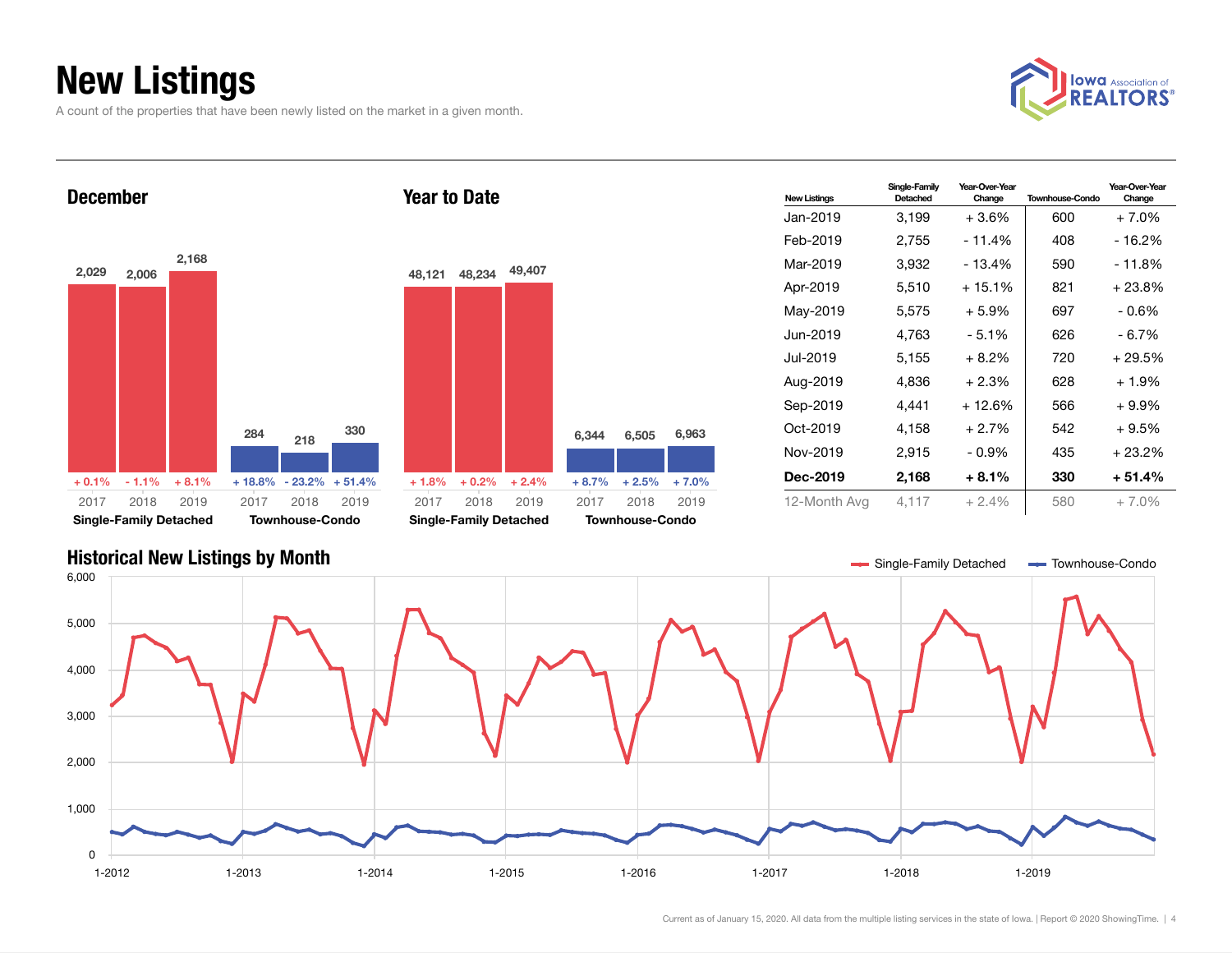## Pending Sales

A count of the properties on which offers have been accepted in a given month.





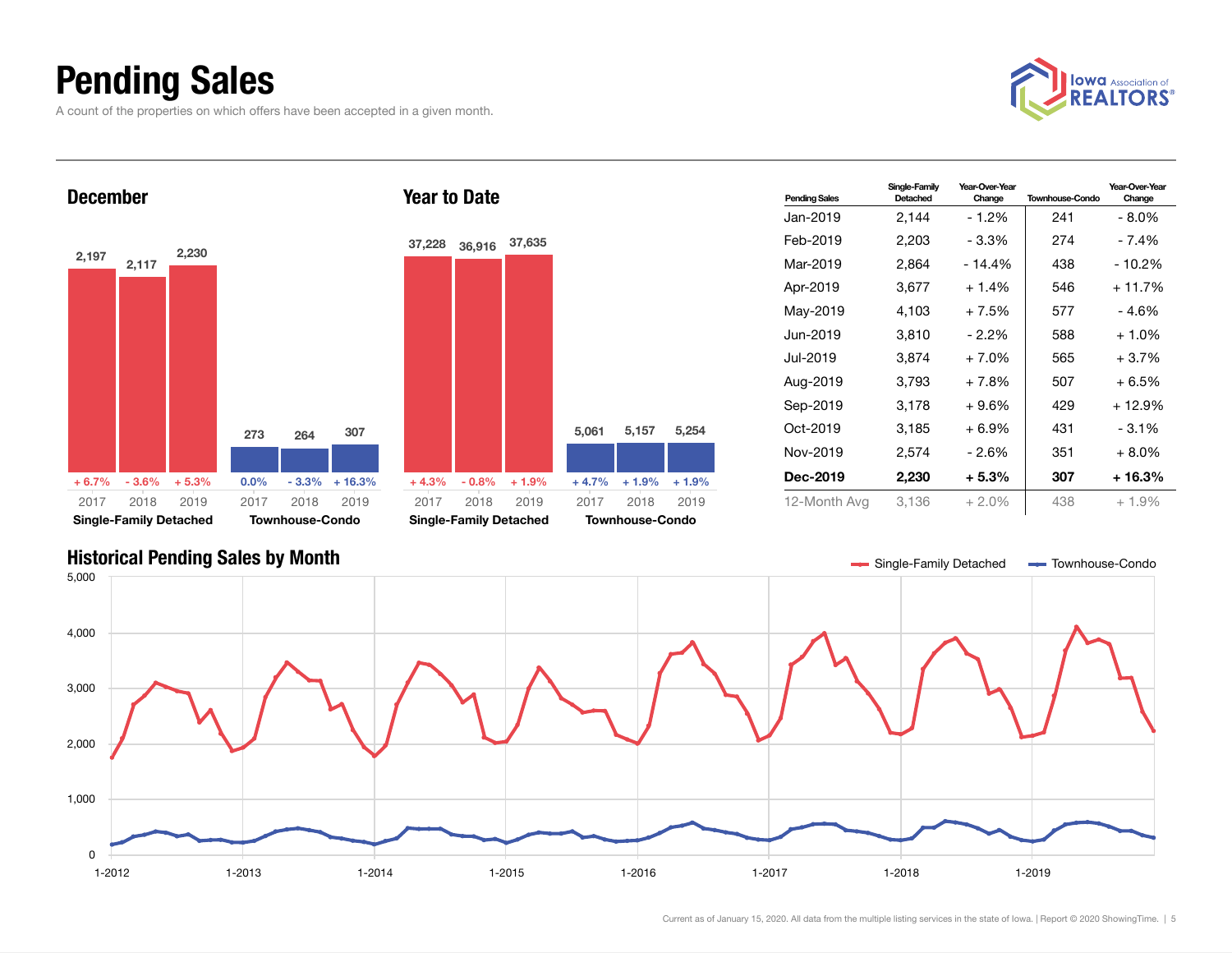### Closed Sales

A count of the actual sales that closed in a given month.



Year-Over-Year Change

### **Closed Sales** Single-Family Detached Year-Over-Year<br>Change Townhouse-Condo Jan-2019 1,762 - 6.1% 172 - 27.1% Feb-2019 1,919 + 6.8% 237 - 3.3% Mar-2019 2,486 - 8.2% 310 - 18.4% Apr-2019 2,870 - 5.6% 413 + 7.8% May-2019  $3,923 + 6.3\%$  622 + 2.1% Jun-2019 4,034 - 5.0% 609 - 4.5% Jul-2019  $3,855 + 1.9\%$  600  $+ 1.9\%$ Aug-2019 3,941 + 3.9% 553 - 1.1% Sep-2019 3,246 + 11.5% 457 + 18.4% Oct-2019 3,378 + 8.4% 433 - 7.5% Nov-2019 2,841 - 5.9% 371 - 1.3% Dec-2019 2,725 + 8.4% 382 + 24.0% 12-Month Avg 3,082 + 1.3% 430 - 0.2% December 2,737 2,514 2,725  $-0.4\% - 8.1\% + 8.4\%$ 321 308 382  $-8.3\% - 4.0\% + 24.0\%$ 2017 Single-Family Detached 2018 2019 2017 Townhouse-Condo 2018 2019 Year to Date 36,847 36,495 36,980  $+4.6\%$  - 1.0% + 1.3% 5,019 5,177 5,159  $+4.0\%$   $+3.1\%$   $-0.3\%$ 2017 Single-Family Detached 2018 2019 2017 Townhouse-Condo 2018 2019

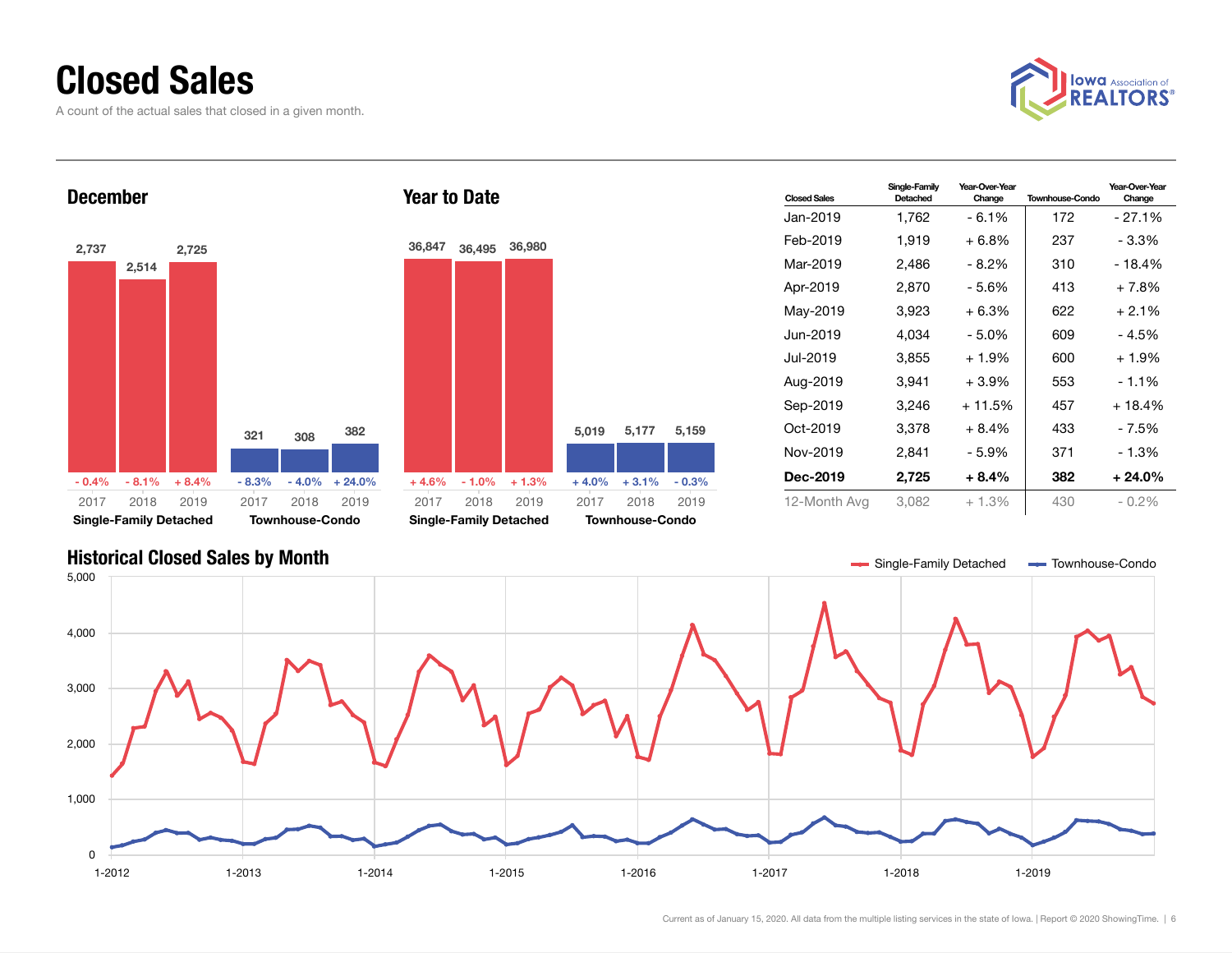### Days on Market Until Sale

Average number of days between when a property is listed and when an offer is accepted in a given month.





| Days on Market | Single-Family<br>Detached | Year-Over-Year<br>Change | <b>Townhouse-Condo</b> | Year-Over-Year<br>Change |
|----------------|---------------------------|--------------------------|------------------------|--------------------------|
| Jan-2019       | 73                        | $-12.0%$                 | 69                     | $-10.4%$                 |
| Feb-2019       | 71                        | $-21.1%$                 | 88                     | $-2.2\%$                 |
| Mar-2019       | 75                        | $-15.7%$                 | 78                     | $-17.9%$                 |
| Apr-2019       | 74                        | - 6.3%                   | 77                     | - 15.4%                  |
| May-2019       | 65                        | $+6.6%$                  | 73                     | $+14.1%$                 |
| Jun-2019       | 57                        | $+3.6%$                  | 76                     | $+8.6%$                  |
| Jul-2019       | 53                        | $+6.0\%$                 | 68                     | $+4.6%$                  |
| Aug-2019       | 56                        | $+5.7%$                  | 54                     | - 8.5%                   |
| Sep-2019       | 57                        | $0.0\%$                  | 66                     | $-4.3%$                  |
| Oct-2019       | 56                        | $0.0\%$                  | 64                     | $0.0\%$                  |
| Nov-2019       | 58                        | - 3.3%                   | 60                     | $0.0\%$                  |
| Dec-2019       | 65                        | $+3.2\%$                 | 68                     | $+4.6%$                  |
| 12-Month Avg*  | 62                        | $-2.9%$                  | 69                     | $-1.7\%$                 |

\* Days on Market for all properties from January 2019 through December 2019. This is not the average of the individual figures above.



### Historical Days on Market Until Sale by Month School School School Charles and Single-Family Detached Townhouse-Condo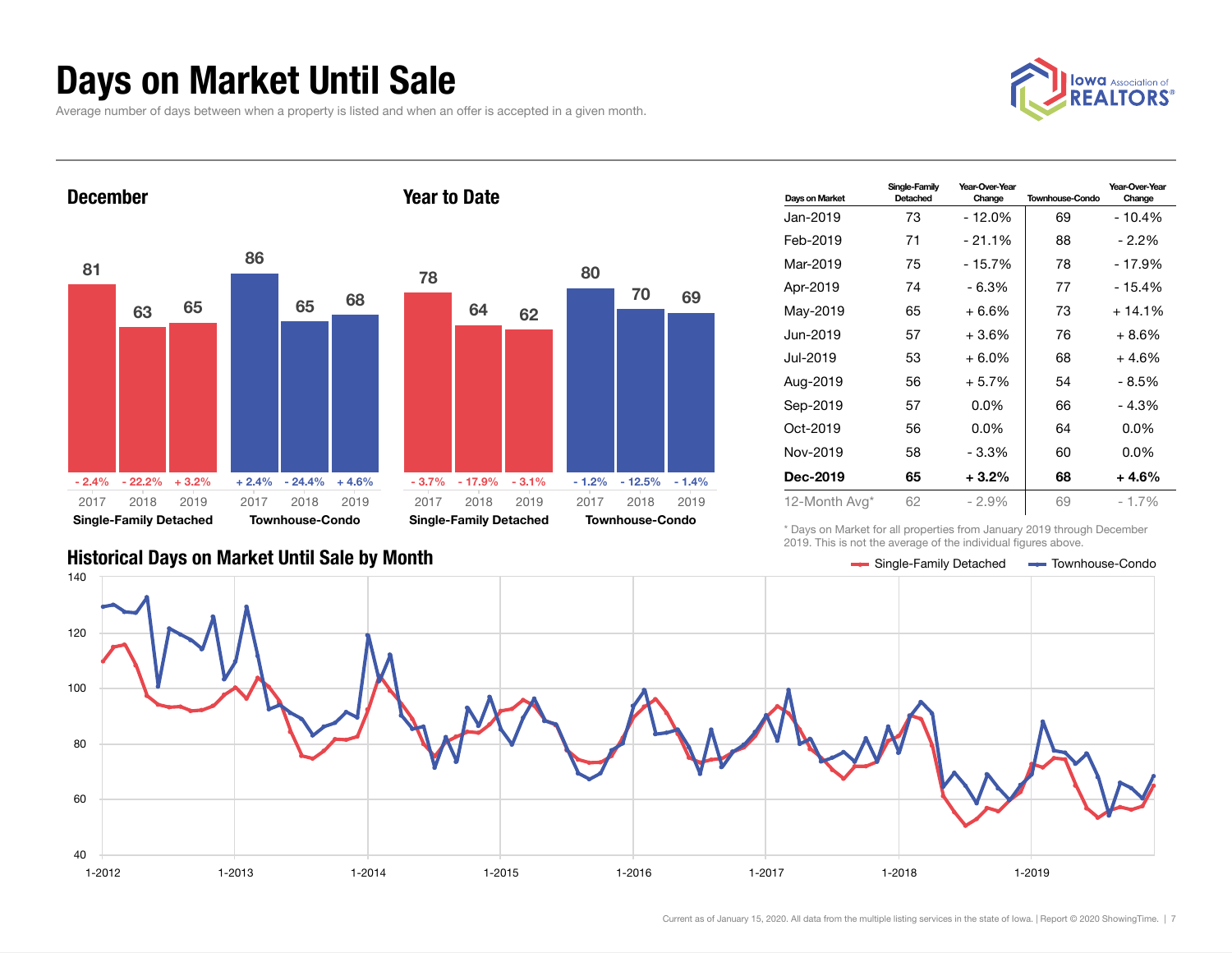### Median Sales Price

Point at which half of the sales sold for more and half sold for less, not accounting for seller concessions, in a given month.



### December







| <b>Median Sales Price</b> | Single-Family<br>Detached | Year-Over-Year<br>Change | <b>Townhouse-Condo</b> | Year-Over-Year<br>Change |
|---------------------------|---------------------------|--------------------------|------------------------|--------------------------|
| Jan-2019                  | \$156,000                 | $+5.1%$                  | \$170,463              | $+5.9%$                  |
| Feb-2019                  | \$150,000                 | $+1.4%$                  | \$159,900              | $-3.1\%$                 |
| Mar-2019                  | \$158,500                 | $+6.4%$                  | \$170,000              | $-0.7\%$                 |
| Apr-2019                  | \$160,000                 | $+3.2%$                  | \$173,000              | $+5.2%$                  |
| May-2019                  | \$168,500                 | $+2.7%$                  | \$173,750              | $-0.4%$                  |
| Jun-2019.                 | \$179,950                 | $+4.3%$                  | \$182,000              | $-0.1%$                  |
| Jul-2019.                 | \$172,000                 | $+1.2\%$                 | \$185,000              | + 6.5%                   |
| Aug-2019                  | \$173,500                 | $+6.4%$                  | \$172,900              | $+2.9%$                  |
| Sep-2019                  | \$170,500                 | $+7.2\%$                 | \$179,900              | $+3.4%$                  |
| Oct-2019                  | \$159,900                 | $+3.8\%$                 | \$174,900              | + 6.0%                   |
| Nov-2019                  | \$161,500                 | $+4.2%$                  | \$181,250              | + 8.5%                   |
| Dec-2019                  | \$165,000                 | $+8.2\%$                 | \$182,000              | $+5.2\%$                 |
| 12-Month Avg*             | \$166,000                 | $+4.4%$                  | \$177,000              | $+3.2\%$                 |

\* Median Sales Price for all properties from January 2019 through December 2019. This is not the average of the individual figures above.



### Historical Median Sales Price by Month Single-Family Detached Townhouse-Condo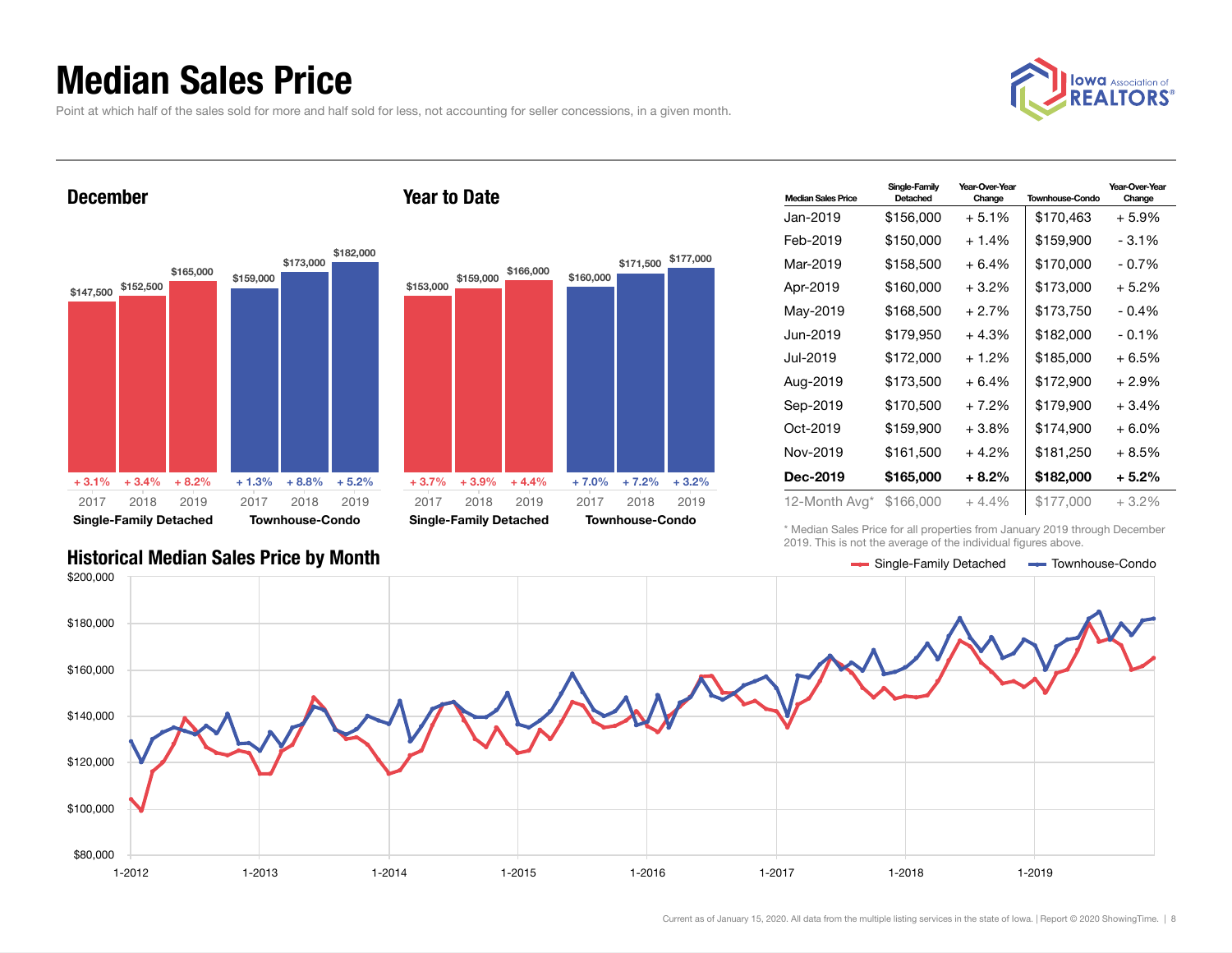### Average Sales Price

Average sales price for all closed sales, not accounting for seller concessions, in a given month.



December





Year to Date

| <b>Avg. Sales Price</b> | Single-Family<br>Detached | Year-Over-Year<br>Change | <b>Townhouse-Condo</b> | Year-Over-Year<br>Change |
|-------------------------|---------------------------|--------------------------|------------------------|--------------------------|
| Jan-2019                | \$188,293                 | $+6.7%$                  | \$179,884              | - 2.6%                   |
| Feb-2019                | \$179.444                 | $+2.8\%$                 | \$181,803              | + 1.6%                   |
| Mar-2019                | \$190,540                 | $+7.4%$                  | \$189,683              | $+4.3%$                  |
| Apr-2019                | \$193,047                 | $+3.0\%$                 | \$193,597              | +3.6%                    |
| May-2019                | \$196,054                 | + 1.7%                   | \$186,550              | - 3.5%                   |
| Jun-2019.               | \$208,676                 | $+4.2%$                  | \$200,699              | $+1.3%$                  |
| Jul-2019                | \$202,339                 | $+2.6%$                  | \$193,797              | $+2.4%$                  |
| Aug-2019                | \$203,517                 | $+4.4%$                  | \$193,319              | $+1.6%$                  |
| Sep-2019                | \$198,994                 | $+5.5%$                  | \$197,005              | - 3.3%                   |
| Oct-2019                | \$189,790                 | + 4.5%                   | \$193,339              | $+4.9%$                  |
| Nov-2019                | \$196,667                 | $+6.5%$                  | \$201,762              | + 4.6%                   |
| Dec-2019                | \$196,738                 | $+4.7%$                  | \$205,399              | $+8.7%$                  |
| 12-Month Avg*           | \$196,830                 | + 4.3%                   | \$194,083              | + 1.9%                   |

\* Avg. Sales Price for all properties from January 2019 through December 2019. This is not the average of the individual figures above.



### Historical Average Sales Price by Month Single-Family Detached Townhouse-Condo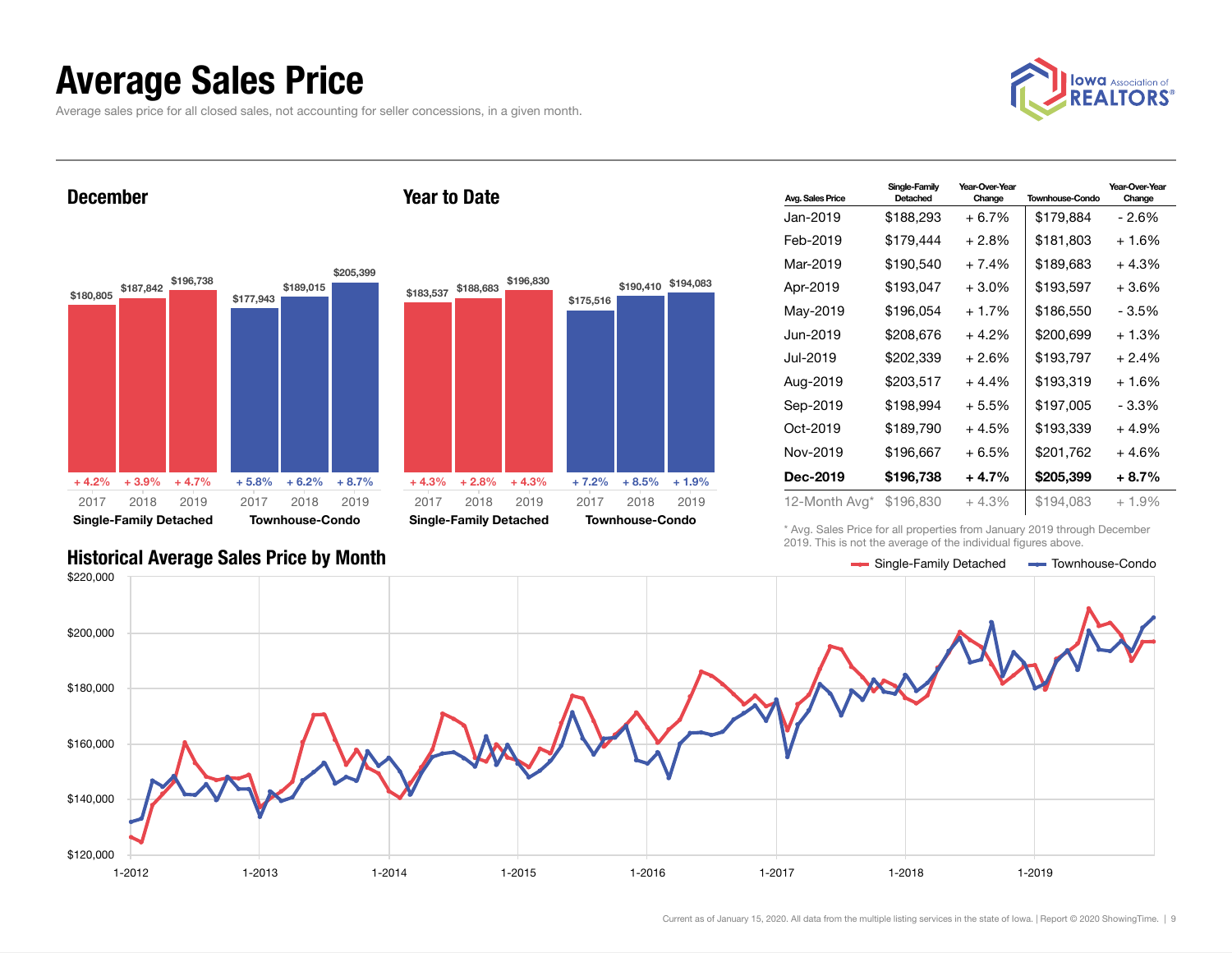## Percent of List Price Received

Percentage found when dividing a property's sales price by its most recent list price, then taking the average for all properties sold in a given month, not accounting for seller concessions.





| Pct. of List Price<br>Received | Single-Family<br>Detached | Year-Over-Year<br>Change | <b>Townhouse-Condo</b> | Year-Over-Year<br>Change |
|--------------------------------|---------------------------|--------------------------|------------------------|--------------------------|
| Jan-2019                       | 95.9%                     | $-0.3%$                  | 98.3%                  | $0.0\%$                  |
| Feb-2019                       | 96.5%                     | $+0.4%$                  | 97.9%                  | $-1.1\%$                 |
| Mar-2019                       | 96.8%                     | $+0.2%$                  | 98.1%                  | - 0.5%                   |
| Apr-2019                       | 96.8%                     | $-0.7\%$                 | 98.4%                  | $0.0\%$                  |
| May-2019                       | 97.4%                     | $-0.1\%$                 | 98.7%                  | $-0.4%$                  |
| Jun-2019                       | 97.5%                     | $0.0\%$                  | 99.1%                  | $-0.2%$                  |
| Jul-2019.                      | 97.4%                     | $-0.1\%$                 | 98.6%                  | - 0.3%                   |
| Aug-2019                       | 97.1%                     | $-0.2%$                  | 98.4%                  | $-0.1%$                  |
| Sep-2019                       | 97.0%                     | $+0.1%$                  | 98.4%                  | - 0.6%                   |
| Oct-2019                       | 96.7%                     | $0.0\%$                  | 98.5%                  | $-0.1%$                  |
| Nov-2019                       | 96.7%                     | $+0.2%$                  | 98.6%                  | $+0.3%$                  |
| Dec-2019                       | 96.5%                     | $+0.2\%$                 | 98.3%                  | $+0.1\%$                 |
| 12-Month Avg*                  | 97.0%                     | $-0.1\%$                 | 98.5%                  | $-0.2\%$                 |

\* Pct. of List Price Received for all properties from January 2019 through December 2019. This is not the average of the individual figures above.

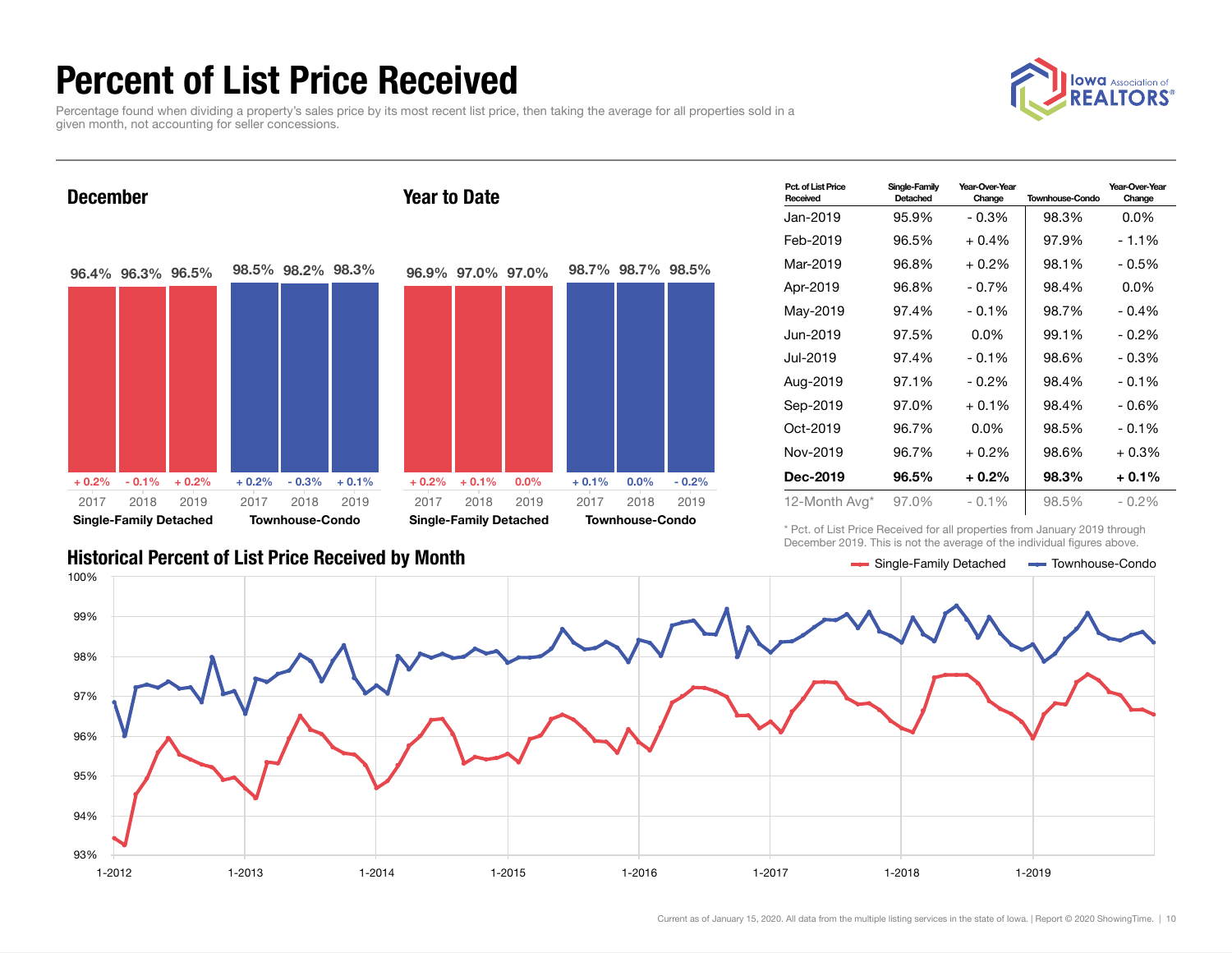## Housing Affordability Index

**OWCI** Association of

This index measures housing affordability for the region. For example, an index of 120 means the median household income is 120% of what is necessary to qualify for the median-priced home under prevailing interest rates. A higher number means greater affordability.



| <b>Affordability Index</b> | Single-Family<br>Detached | Year-Over-Year<br>Change | <b>Townhouse-Condo</b> | Year-Over-Year<br>Change |
|----------------------------|---------------------------|--------------------------|------------------------|--------------------------|
| Jan-2019                   | 207                       | $-5.9%$                  | 189                    | - 6.9%                   |
| Feb-2019                   | 215                       | - 2.3%                   | 202                    | $+2.0\%$                 |
| Mar-2019                   | 204                       | - 6.4%                   | 190                    | $0.0\%$                  |
| Apr-2019                   | 202                       | - 1.9%                   | 187                    | - 3.6%                   |
| May-2019                   | 192                       | - 1.5%                   | 186                    | $+1.6%$                  |
| Jun-2019                   | 179                       | - 3.8%                   | 177                    | + 0.6%                   |
| Jul-2019                   | 188                       | $-0.5\%$                 | 175                    | $-5.4%$                  |
| Aug-2019                   | 186                       | $-5.6%$                  | 187                    | $-2.1\%$                 |
| Sep-2019                   | 189                       | - 6.4%                   | 180                    | $-2.7\%$                 |
| $Oct-2019$                 | 202                       | $+6.9\%$                 | 185                    | + 4.5%                   |
| Nov-2019                   | 200                       | $+4.2\%$                 | 178                    | $0.0\%$                  |
| Dec-2019                   | 196                       | - 7.5%                   | 177                    | - 4.8%                   |
| 12-Month Avg               | 197                       | $-2.5%$                  | 184                    | $-1.6%$                  |

### Historical Housing Affordability Index by Month Single-Tamily Detached Townhouse-Condo

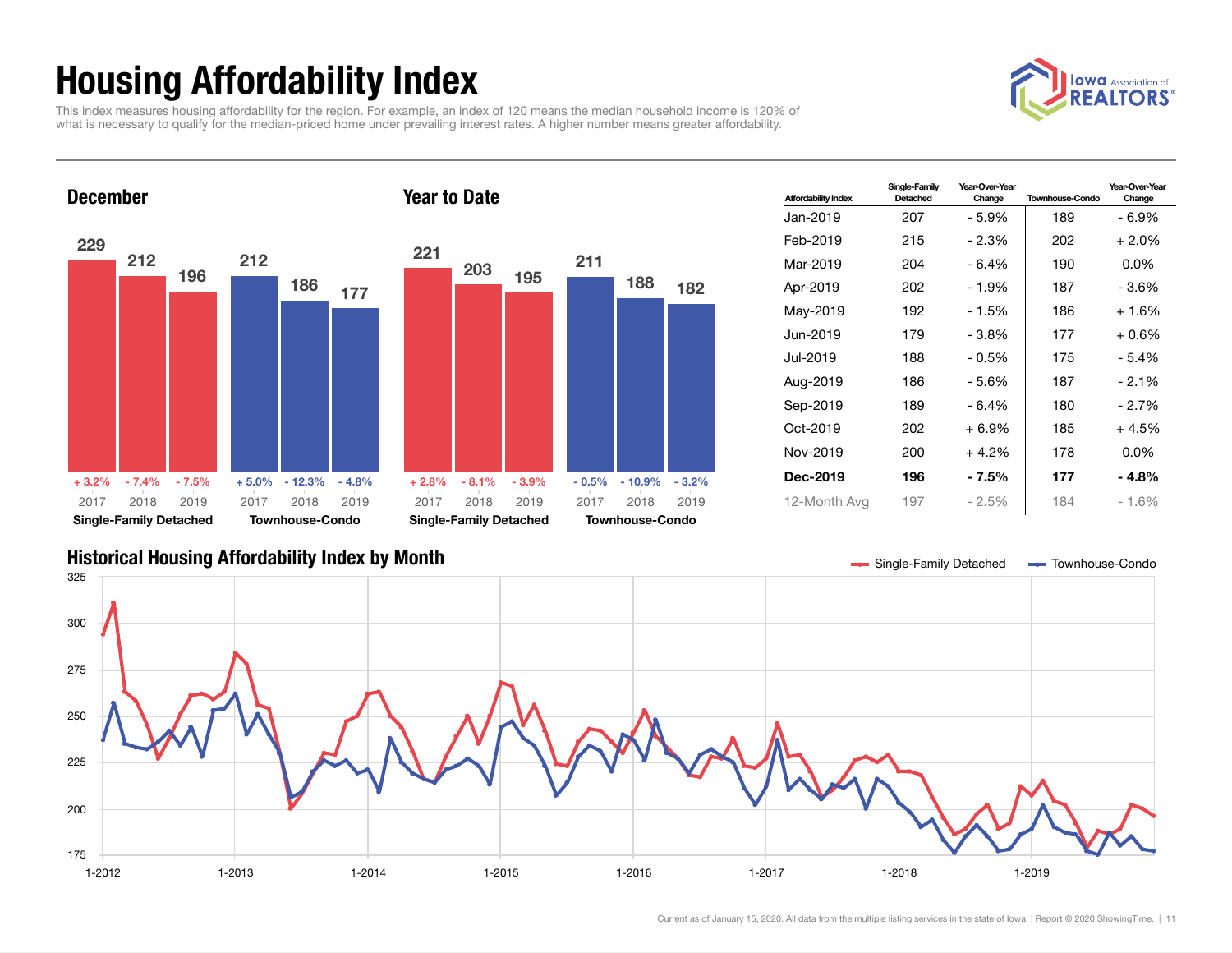### Inventory of Homes for Sale

The number of properties available for sale in active status at the end of a given month.



Change



### Historical Inventory of Homes for Sale by Month Single-Family Detached Townhouse-Condo

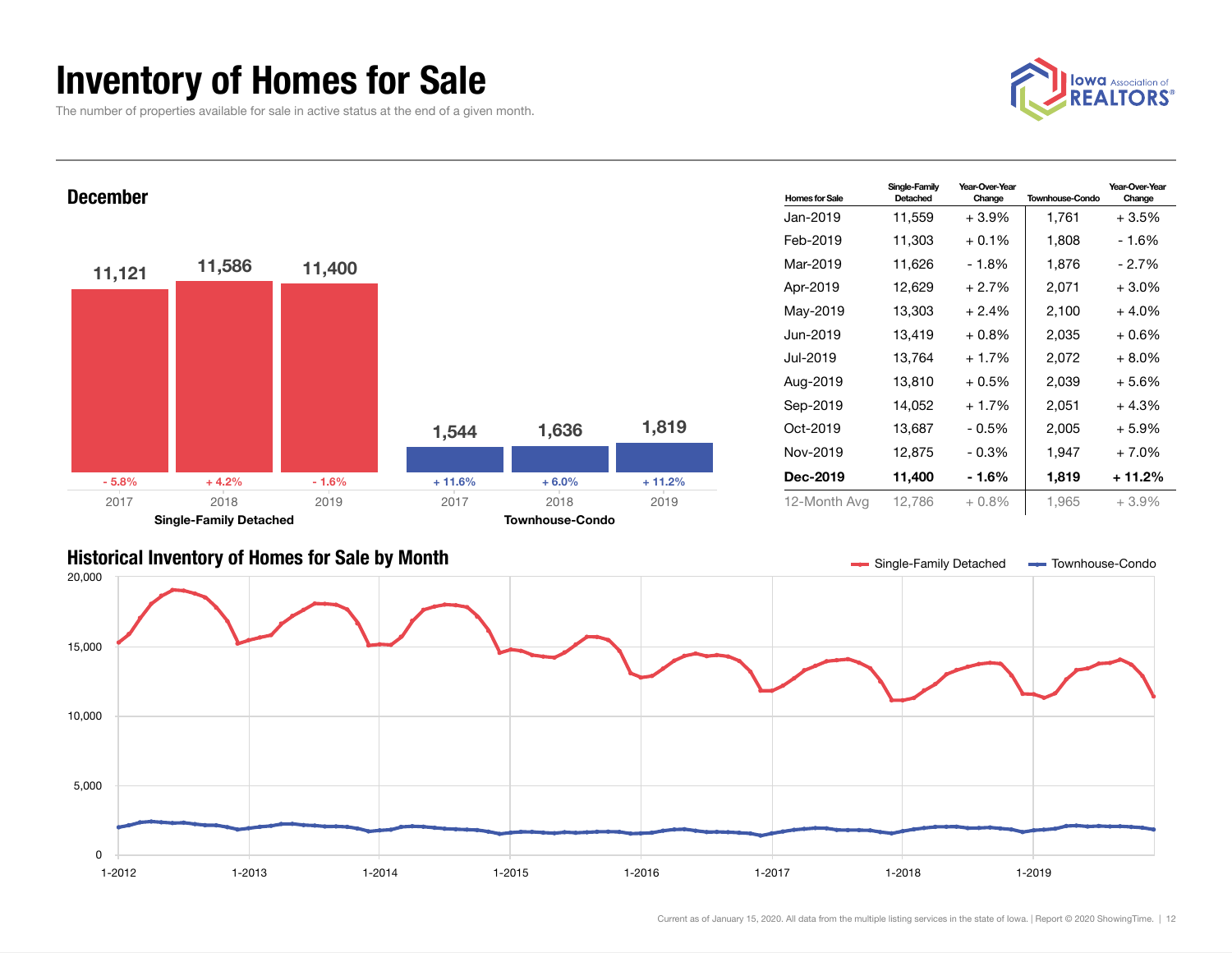## Months Supply of Inventory

The inventory of homes for sale at the end of a given month, divided by the average monthly pending sales from the last 12 months.



Year-Over-Year Change



### \* Months Supply for all properties from January 2019 through December 2019. This is not the average of the individual figures above.